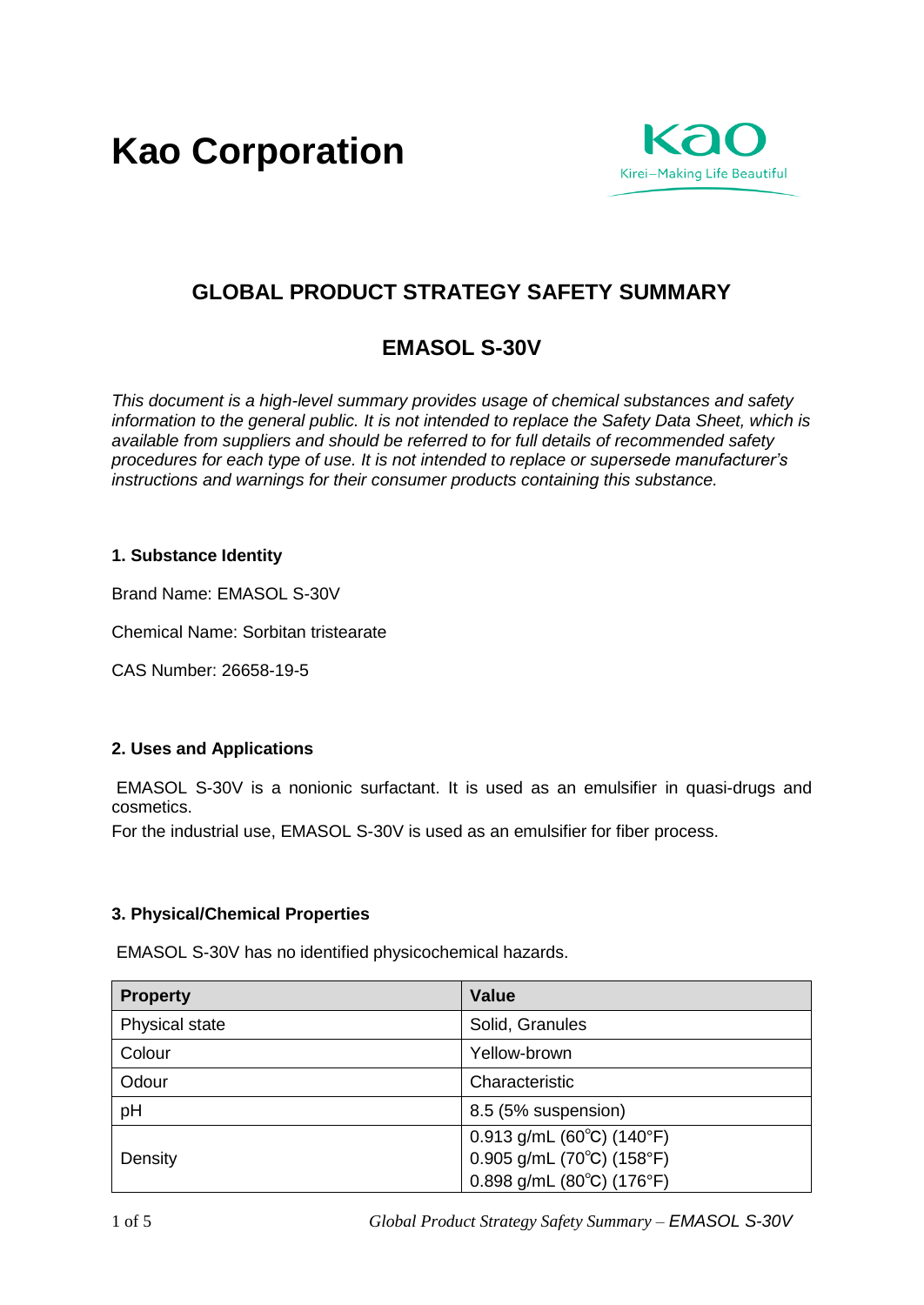| Melting point                                              | 55.8°C (132.4°F)                   |
|------------------------------------------------------------|------------------------------------|
| Boiling point                                              | No information available           |
| Flash point                                                | 261°C (502°F) (Cleveland open cup) |
| Flammability                                               | No information available           |
| <b>Explosive properties</b>                                | No information available           |
| Self - ignition temperature                                | No information available           |
| Vapour pressure                                            | No information available           |
| Water solubility                                           | Insoluble                          |
| Octanol-water partition coefficient (log K <sub>ow</sub> ) | No information available           |
|                                                            | 77 mPa $\cdot$ s (60°C) (140°F)    |
| <b>Viscosity</b>                                           | 45 mPa·s (70°C) (158°F)            |
|                                                            | 33 mPa·s (80°C) (176°F)            |

## **4. Human Health Safety Assessment**

The Short-term and repeated exposure of EMASOL S-30V does not cause any toxic effects.

| <b>Effect Assessment</b>              | <b>Result</b>                                                                                                                                         |
|---------------------------------------|-------------------------------------------------------------------------------------------------------------------------------------------------------|
| <b>Acute Toxicity</b><br>oral/ dermal | No acute toxicity after oral/ dermal exposure<br>in practical use.<br>The substance does not cause damage to<br>any organs following single exposure. |
| <b>Irritation</b><br>skin/eye         | Based on the available data, unlikely to<br>cause skin/eye irritation.                                                                                |
| Sensitization                         | Based on the available data, unlikely to<br>cause allergic skin reaction.                                                                             |
| Toxicity after repeated exposure      | Unlikely to cause any toxic effects through<br>prolonged or repeated oral exposure in<br>practical use.                                               |
| Mutagenicity                          | Based on the available data, unlikely to<br>cause genetic defects.                                                                                    |
| Carcinogenicity                       | Based on the available data, unlikely to<br>cause cancer.                                                                                             |
| Toxicity for reproduction             | Based on the available data, unlikely to be<br>damaging to fertility or the unborn child.                                                             |

## **5. Environmental Safety Assessment**

The test results with fish, aquatic invertebrates and algae suggest that EMASOL S-30V could cause harmfulness to aquatic organisms. However, EMASOL S-30V is unlikely to persist in the environment because of showing the readily biodegradation. EMASOL S-30V does not bioaccumulate in the food chain.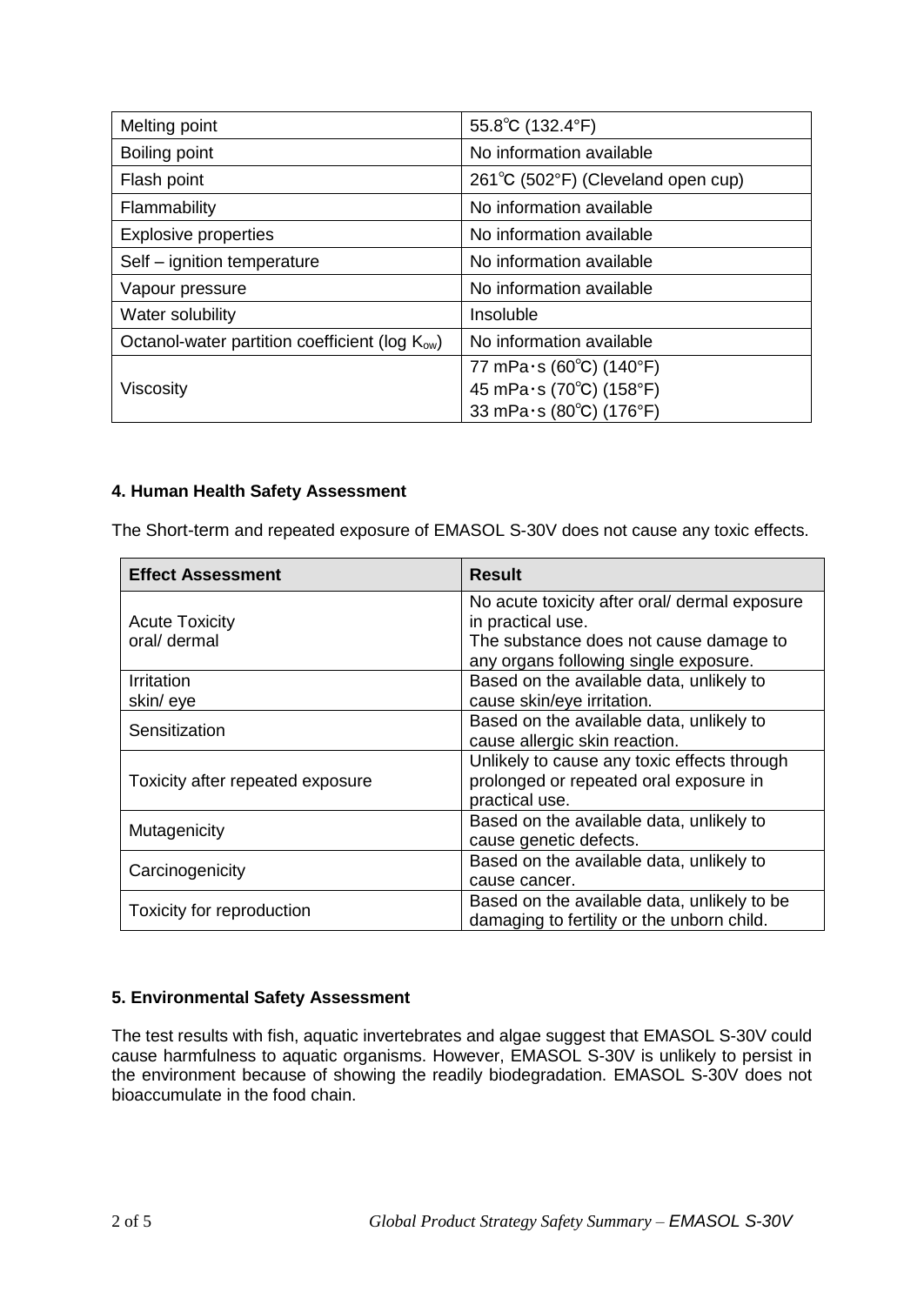| <b>Effect Assessment</b> | <b>Result</b>                                                                                                                         |
|--------------------------|---------------------------------------------------------------------------------------------------------------------------------------|
| <b>Aquatic Toxicity</b>  | Based on the available data, likely to cause a<br>harmfulness to aquatic organisms.                                                   |
| Biodegradation           | Readily biodegradable.                                                                                                                |
| PBT/ vPvB conclusion     | Not persistent in the environment, not bioaccumulating<br>in organisms and not toxic nor very persistent and very<br>bioaccumulating. |

## **6. Exposure**

## Consumer

The consumer can come into contact with the substance in use of the cosmetic products, but the concentration of EMASOL S-30V in use is not concerned that it has a harmful effect. When it's used as the recommended use, consumer should always read product information before use and follow the label/ use instructions.

## **Worker**

The exposure can occur either in EMASOL S-30V manufacturing facilities or in the various industrial facilities when EMASOL S-30V is used. Those workers in industrial operations during maintenance, sampling, testing, or other procedures could be exposed with EMASOL S-30V. Only qualified and trained workers handle the undiluted substance. The manufacturing facilities offer thorough training program for employees and appropriate work processes, as well as safety equipment (goggles and gloves) in place to present an unnecessary exposure. Safety showers and eye-wash stations are accessible nearby. Workers are required to be trained in accordance with the safety measures in the Safety Data Sheet.

#### **Environment**

Since this substance is used extensively, it is discharged to waste water treatment plants from industrial sites such as manufacturing, preparation, handling, storage and use of the substance as well as from consumer households. However, the substance is readily biodegradable, so that it is removed efficiently in waste water treatment plants. The substance is biologically degraded in the surface water and is rapidly removed even if it is remained slightly in the waste water. Hence, the chronic exposure to aquatic organisms of the substance is unlikely to occur. Furthermore, the substance dose not accumulate in the food chain, so that there is no concern of human exposure through environmental pathway.

## **7. Risk management recommendations**

When you use the substance, make sure to be measured the adequate ventilation. Always use appropriate chemical-resistant gloves to protect your hands and skin and always wear eye protection equipment. Do not eat, drink or smoke where the substance is handled, processed or stored. Wash hands and skin after contact with the substance. When the substance attaches to skin (or hair), take off the contaminated clothes. Wash with a large amount of water and soap. If the substance gets into your eyes, rinse your eyes thoroughly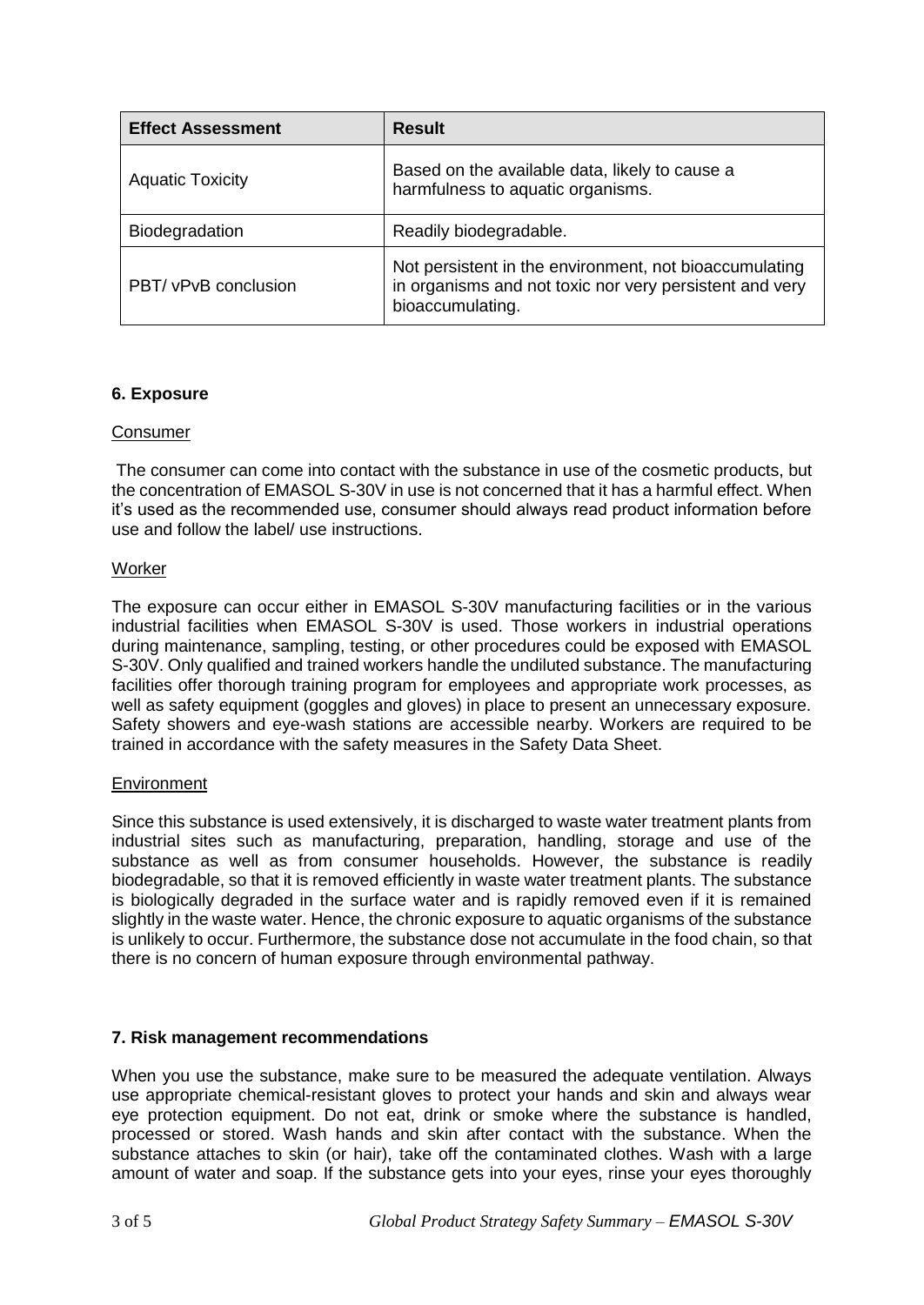for several minutes. If you wear contact lens, and you can take it off easily, take it off and continue to rinse your eyes. When it causes your skin irritation or eye irritation, consult doctor (medical diagnosis/therapy).

Waste water containing the substance must be passed the waste water treatment plants in order to remove the substance. No specific measures are needed, because it is not expected to be released into the air.

## **8. Regulatory Information / Classification and Labelling**

Under GHS classification chemical substances are classified in hazards for physical properties, human health and environment. The hazard information for industrial products are transmitted via specific labels and Safety Data Sheet. GHS offers the standardization for hazard communication. The subjects who could be assumed to be exposed to the substance, workers, consumers, transport workers, and emergency responders, can better understand the hazards of the chemicals in use through the transmission.

## **Labeling according to UN GHS**

UN GHS is the basis for country specific GHS labeling. EMASOL S-30V may be assigned to following GHS classification.

## **Classification and Labeling Information**

Aquatic Acute 3

## **Hazard Statements:**

H402: Harmful to aquatic life

The laws of manufacturing, sale, transport, use and disposal are different among countries or areas. Details are referred to Safety Data Sheet provided by the supplier.

#### **9. Conclusion**

EMASOL S-30V could cause harmfulness to aquatic organisms. However, EMASOL S-30V is unlikely to persist in the environment because of showing the readily biodegradation. EMASOL S-30V is not applicable to PBT/vPvB. When handling the substance, workers should follow the standard safety measures and refer to the Safety Data Sheet. Consumers will usually not come into contact with the substance bulk and the substance is used diluted products, therefore, it is considered that EMASOL S-30V gives rise no hazardous effects to human health.

#### **10. Contact information within company**

For further information on this substance or product safety summaries in general, please contact: